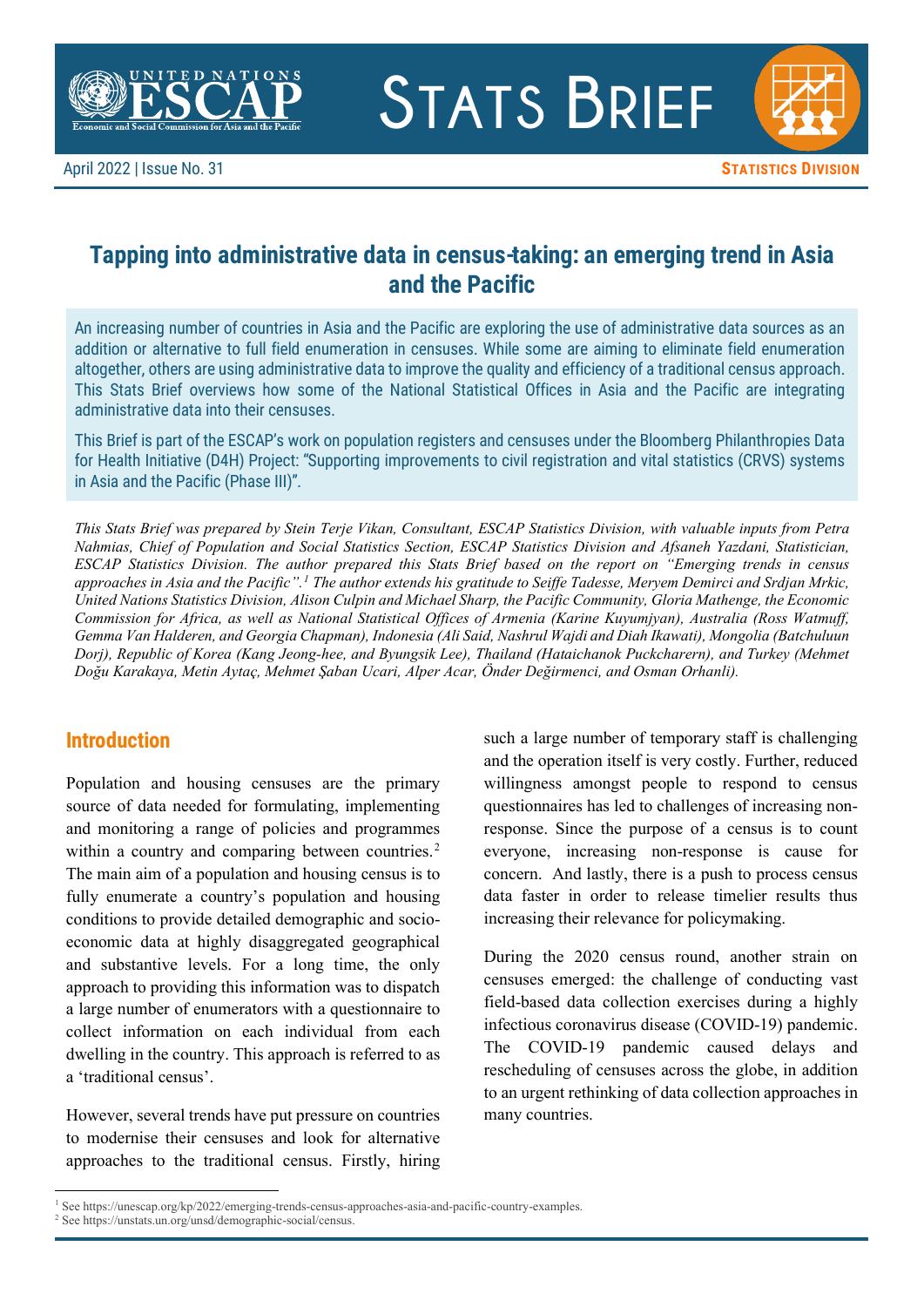Broadly speaking, there were two types of responses to the challenges posed by traditional censuses in recent decades. The first was the application of new technologies to make traditional censuses more effective. This included the introduction of different types of electronic data collection and the use of the internet for online questionnaires. Electronic data collection allowed for quicker capturing and processing of data, whereas online questionnaires reduced the need for hiring enumerators. The use of the internet for data collection during the COVID-19 pandemic also reduced the need for face-to-face interviews.

The second type of response was to explore the use of administrative data and registers [\(Box 1\)](#page-1-0) as an alternative to canvassing the entire country through field enumeration. This development started in the Scandinavian countries, with Denmark as the first country to conduct a complete population and housing census based on administrative data in 1980. [3](#page-1-2) Several other countries have followed, not only in Europe but also in other parts of the world.

#### <span id="page-1-0"></span>**Box 1: Definitions of registers, administrative data sources and statistical registers[4](#page-1-3)**

- A *register* is defined as a systematic collection of unit-level data organized in such a way that updating is possible.
- *Administrative data sources* are data holdings that contain information collected primarily for administrative purposes. This type of data is collected by government departments and other organizations for the purposes of registration, transaction and record-keeping, usually during the delivery of a service.
- *Statistical registers* are registers created for statistical purposes. They are typically created by transforming data from registers and/or other administrative data sources.

#### **Register-based versus combined census**

The Scandinavian countries developed fully *registerbased censuses*, meaning that all information at the individual level is collected from registers or administrative data sources, with no field enumeration. This requires that all of the variables for a full census be available at the unit level in up-to-date registers or administrative sources in the country. [Box 2](#page-1-1) provides an overview of the most commonly used registers in a census, which are referred to as "base registers".

#### <span id="page-1-1"></span>**Box 2: Base registers commonly used in a registerbased census[5](#page-1-4)**

- **P** Population register A register of all residents in the country.
- *Address/Dwelling register* A register of all (whether occupied or not) addresses or dwellings in the country.
- *Business register* A register of all businesses or legal entities in the country.
- *Activity register* A register of activities that residents are engaged in, such as (un)employment/work, benefits and pensions or studies.

However, not all countries that want to move away from a traditional census have access to all the necessary data from administrative sources. Many countries have therefore applied a combination of methods to use register data for some parts of the census and enumerated data for others. This is referred to as a *combined census*.

There are various types of combined censuses, with two main types commonly recognized. The first is register data combined with full enumeration, and the second is register data combined with one or more sample surveys. The second option significantly reduces the need for field-based data collection, but it requires that some core census variables be produced solely from registers. The first option still needs a large-scale field-based data collection and is often used as a step towards greater reliance on register data.

In Asia and the Pacific, we see another type of combined census, where traditional data collection (albeit in a modernized way, for instance, through the use of online questionnaires) is the default option for unit-level data, but administrative data is used in a variety of ways to support the census. We can refer to these as full enumeration supported by register data. These have a lot in common with censuses that combine register data with full enumeration, but often

<span id="page-1-2"></span><sup>&</sup>lt;sup>3</sup> See https://unece.org/fileadmin/DAM/stats/publications/Register\_based\_statistics\_in\_Nordic\_countries.pdf.

<span id="page-1-3"></span><sup>4</sup> See https://unece.org/fileadmin/DAM/stats/publications/2018/ECECESSTAT20184.pdf.

<span id="page-1-4"></span><sup>5</sup> Ibid.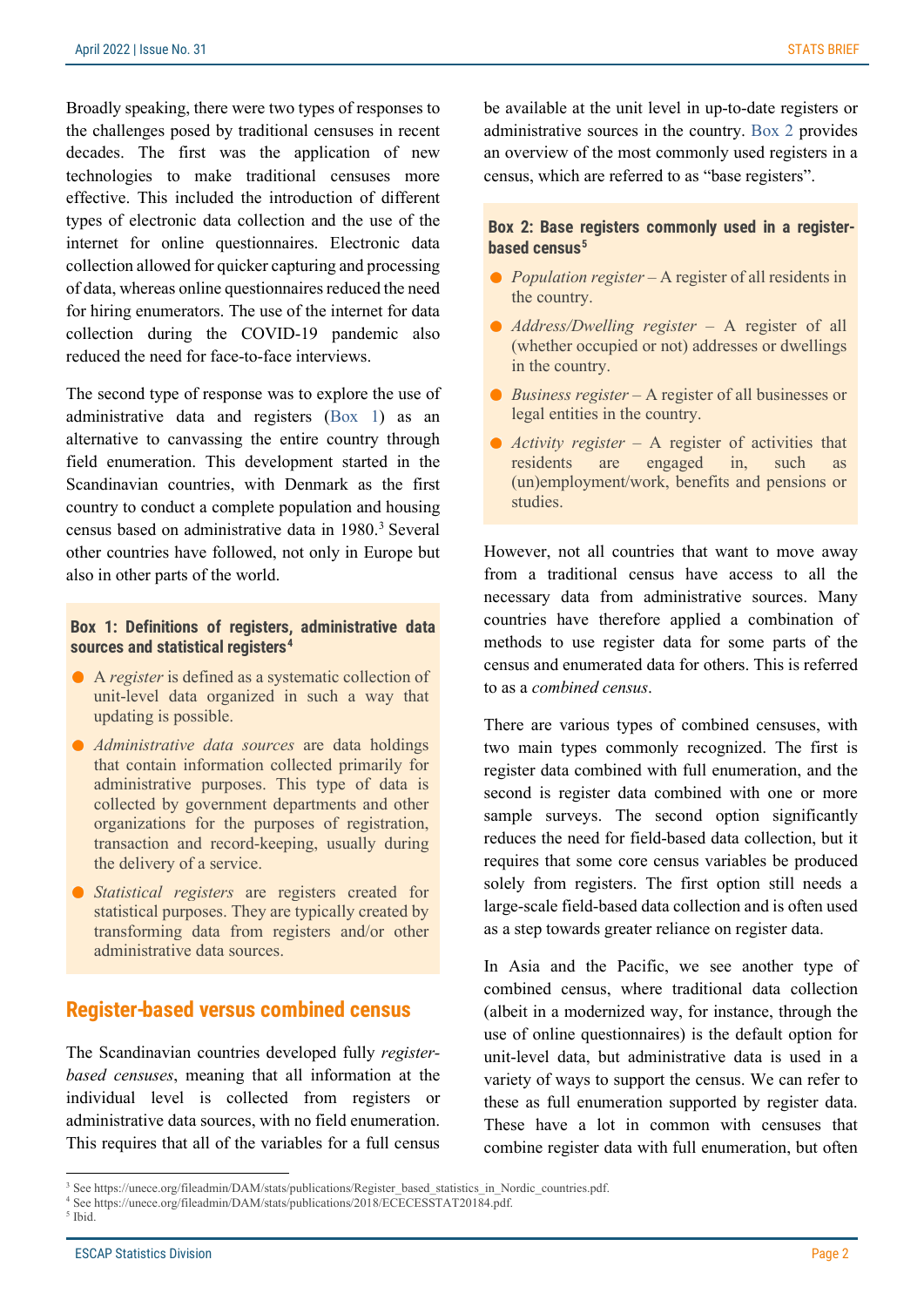the immediate goal is not to move to a register-based census. This can be either because a country lacks sufficient register infrastructure to make the full transition but still wishes to use registers to improve its census operations, or that the country has a strong register infrastructure and wants to take advantage of it but does not intend to move away from enumeration as the cornerstone of its census.

# **Use of administrative data in censuses in Asia and the Pacific**

Recent research on census-taking in Asia and the Pacific $<sup>6</sup>$  $<sup>6</sup>$  $<sup>6</sup>$  indicates that 47 of the 58 ESCAP member</sup> States and associate members have used or are planning to use a traditional approach in their 2020 census round. This represents 81 per cent of all members. A total of ten countries, representing 17 per cent of all members, are planning to or have carried out a combined census, with five countries combining register data with sample survey data and five combining with full enumeration (see figure below). In addition, one country, Afghanistan, has carried out a hybrid census, which is a combination of a sample survey with satellite images. This was due to long-standing security and accessibility issues in the country.

#### Types of censuses in Asia and the Pacific, 2020 round[7](#page-2-1)



*Note:* Percentages do not add up to 100 due to rounding.

To combine register data with sample surveys, it needs to be possible to establish a statistical population register based on either a population register or from a combination of administrative data sources. The Republic of Korea, Singapore and Turkey are good

examples of this category, as they base a key set of census indicators on register data, and then complement this with a large-scale survey for the remainder of the indicators. This reduces both the cost of the operation and the response burden. For countries that are either not yet able to do so or choose not to, there is this option to combine the register data with full enumeration.

In the next pages we will present four country case studies, showcasing how some countries in Asia and the Pacific have approached exploiting administrative data in their census. These cases illustrate some of the different ways that administrative data can be used to improve the quality and efficiency of census-taking.

### **Australia – Using administrative data to support census operation**

Up until 2011, the Australian Bureau of Statistics (ABS) primarily carried out traditional censuses. However, in the 2011 Census, ABS faced severe challenges with data collection. Less than half of the doors were answered when field enumerators attempted to visit the households $8$ . As a consequence, enumerators had to visit a large number of households multiple times. This, in turn, led to higher costs and still did not prevent dwindling response rates. To counter this, ABS started exploring the use of administrative data to improve the efficiency, cost-effectiveness and quality of the census operation itself.

Thus, ABS introduced three improvements to its census strategy in 2016. Firstly, a national Address Register was developed to support mailing out of materials to households across Australia. This register was formed using available administrative data in conjunction with a large-scale canvassing exercise. Secondly, an instruction letter detailing how to complete the census online or how to request a paper form was mailed out. Thirdly, a smarter online form was introduced. Many enhancements were made to the online form to improve quality and make it easier for respondents to complete.

<span id="page-2-2"></span> $8$  See https://abs.gov.au/ausstats/abs@.nsf/Lookup/by%20Subject/2900.0~2016~Main%20Features~How%20we%20collected%20your%20information~2.

<span id="page-2-1"></span><span id="page-2-0"></span> $^6$  See https://unescap.org/kp/2022/emerging-trends-census-approaches-asia-and-pacific-country-examples.<br><sup>7</sup> Ibid.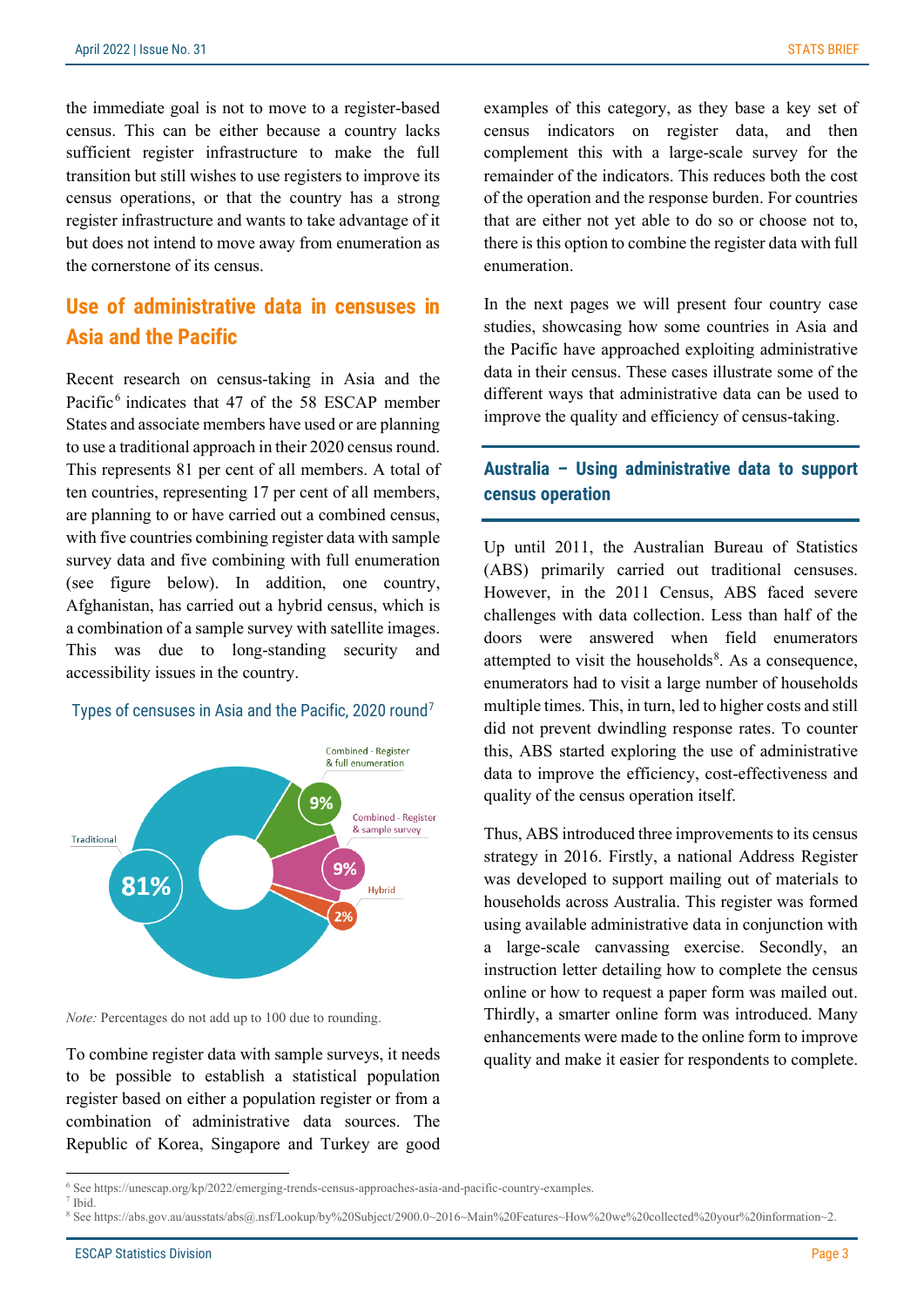### *Expansion of the use of administrative data for the 2021 Census*

This strategy was further developed for the 2021 Census, with three new innovations. Firstly, ABS uses administrative data to *help communities during the census*. They use various administrative sources such as health, social security, migration and taxation, often in combination with previous census data, to better identify and understand communities that in the past have had lower than average response rates. Once these communities have been identified, strategies for assisting them, for instance, through information material, can be devised.

Secondly, similar administrative data sources can be used to *help improve the census count* by determining whether a dwelling was occupied on census night or not. Australia conducts a *de facto* census, meaning that they count where people actually are on census night. For dwellings where no information was obtained through regular enumeration, then administrative data can be utilized to determine whether anyone from the address in question had accessed any government services recently, indicating it the likelihood that the house is occupied. This exercise is done with the strictest data privacy procedures.

Thirdly, administrative data is being used to *be prepared for unexpected events*. Sometimes unexpected events such as bush fires make data collection impossible in certain areas of the country. Administrative data can then be utilized to fill in some of the gaps which this creates.

#### *Comparing census data with administrative data*

In addition, ABS conducts research or quality control projects in which the census results are compared to administrative data. Such a comparison was made for the 2016 Census, and a similar exercise is planned for the 2021 Census. This research has documented that there is very little difference between administrative data and census data, providing reassurance that administrative data sources are fit for purpose to support the census.

Even though enumerated census data is the preferred choice, administrative data play an important role in the Australian census. The various ways ABS uses administrative data to support the census may serve as a very useful illustration for countries considering leveraging their administrative data for census work.

### **Indonesia – Using administrative data for prelisting households**

Up until 2010, the census approach in Indonesia was traditional. However, for the 2020 Census, the potential use of population data from its Population Registration System to modernize its census approach was explored.

A key challenge for Statistics Indonesia was to secure access to administrative data for use in statistics. Thus, to facilitate such access, several legislative instruments were either introduced or amended, with a focus on providing Statistics Indonesia with the necessary access to data from the Population Registration System.

### *Civil Registration data as input in the pre-listing phase*

Civil registration is an integral part of the Indonesian Government's poverty-reduction policy, with a focus on providing identity documents to all citizens.<sup>[9](#page-3-0)</sup> However, there are still many challenges when it comes to the registration of vital events in Indonesia. [10](#page-3-1) The proportions of events such as births, deaths, marriages and divorces that gets registered are still relatively low. Reasons for this are mostly structural barriers including prohibitive costs, travel distance, and lack of knowledge of the registration process.

Even if the population data from the Population Registration System was not of sufficient quality to be used for creating census variables, the data was considered to be useful for the census operation, particularly for the pre-listing phase. The administrative data was combined with previous census data to create a statistical population register. Then an online census was carried out, where the questionnaire was populated with the administrative data. Respondents were asked to verify or correct the prefilled information or fill it out if it was missing.

<span id="page-3-0"></span><sup>9</sup> See https://getinthepicture.org/country/indonesia

<span id="page-3-1"></span><sup>&</sup>lt;sup>10</sup> See https://getinthepicture.org/resource/civil-registration-and-vital-statistics-crvs-indonesia.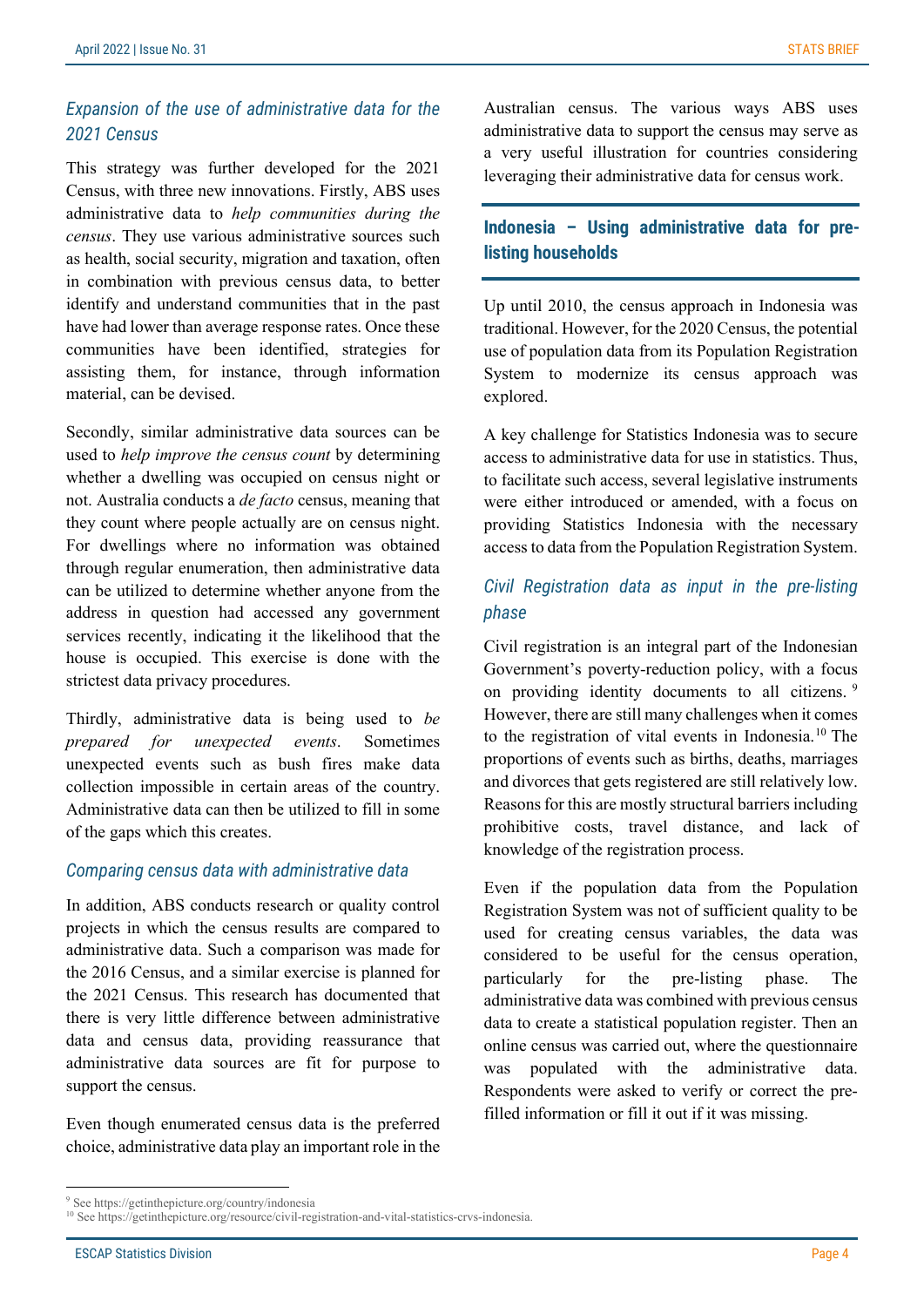In subsequent stages, the results of the online census were verified by local leaders, and a field enumeration was carried out to fill the gaps. A post-enumeration survey was also conducted as part of the quality control of the administrative data. More detailed information such as fertility, mortality and migration were collected through a sample survey.

#### *Towards a combined approach*

Indonesia has been able to take advantage of the fairly new existence of administrative population data to reduce costs and improve the effectiveness of the census operation. While the administrative data was not considered of sufficiently high quality to be able to provide census variables directly, it was used to improve and speed up the household listing. In combination with online census taking, it significantly reduced the need for field enumeration. Based on the experiences from 2020, Indonesia is well placed to produce some census variables from administrative data for the 2030 census cycle.

# **The Republic of Korea – Introducing a combined census approach**

Up until 2000, the Republic of Korea conducted traditional censuses, with full enumeration of a short form and a sample survey to collect more detailed information in a long-form. After the census in 2000, the Government of the Republic of Korea started raising issues around the census methodology. Motivating factors for exploring this shift were the quality, the cost-efficiency and the timeliness of the census.

A starting point for Statistics Korea (KOSTAT) was that the Republic of Korea had several well-established administrative data sources, including the Resident Registration Register (RRR). In 2010, KOSTAT chose to conduct another traditional census and then use the result of this census to carry out comparisons to data from administrative sources. This work, in turn, prepared them for moving to a combined census in 2015.

### *Combining data at the unit level from multiple sources*

In addition to the RRR, the Republic of Korea had several administrative data sources that contained information relevant to a census. In the end, KOSTAT established a statistical register based on information from 25 administrative registers from 14 public institutions. This data was combined to create a microdata set for a register-based census. The merging of data at the unit level from several sources was possible as all individuals have a unique Personal Identification Number. To ensure data privacy, KOSTAT created a virtual identification number for all individuals, which was used as the matching key.

# *Comparative study of administrative data and census data*

To assess the readiness of the administrative data sources to replace full enumeration for the 2015 Census, a couple of studies were carried out after the completion of the 2010 Census. The basis for these studies was comparing an administrative population register based on the RRR with the actual 2010 enumerated Census Population. The results were used to identify some key sources of discrepancies.

#### *The 2020 Census and beyond*

The Republic of Korea has implemented a transition towards a combined census where a core set of 13 census items is now produced from register data on an annual basis, resulting in reliable and timely population statistics for planning purposes. In 2020, KOSTAT also carried out a sample survey, covering 20 per cent of the population to gather data for more detailed and additional items. They also included general items that are produced based on register data to enable quality control and identify ways to improve the register-based census data.

The approach taken by the Republic of Korea is a good example for countries with well-established administrative data sources that are looking to move towards a combined census.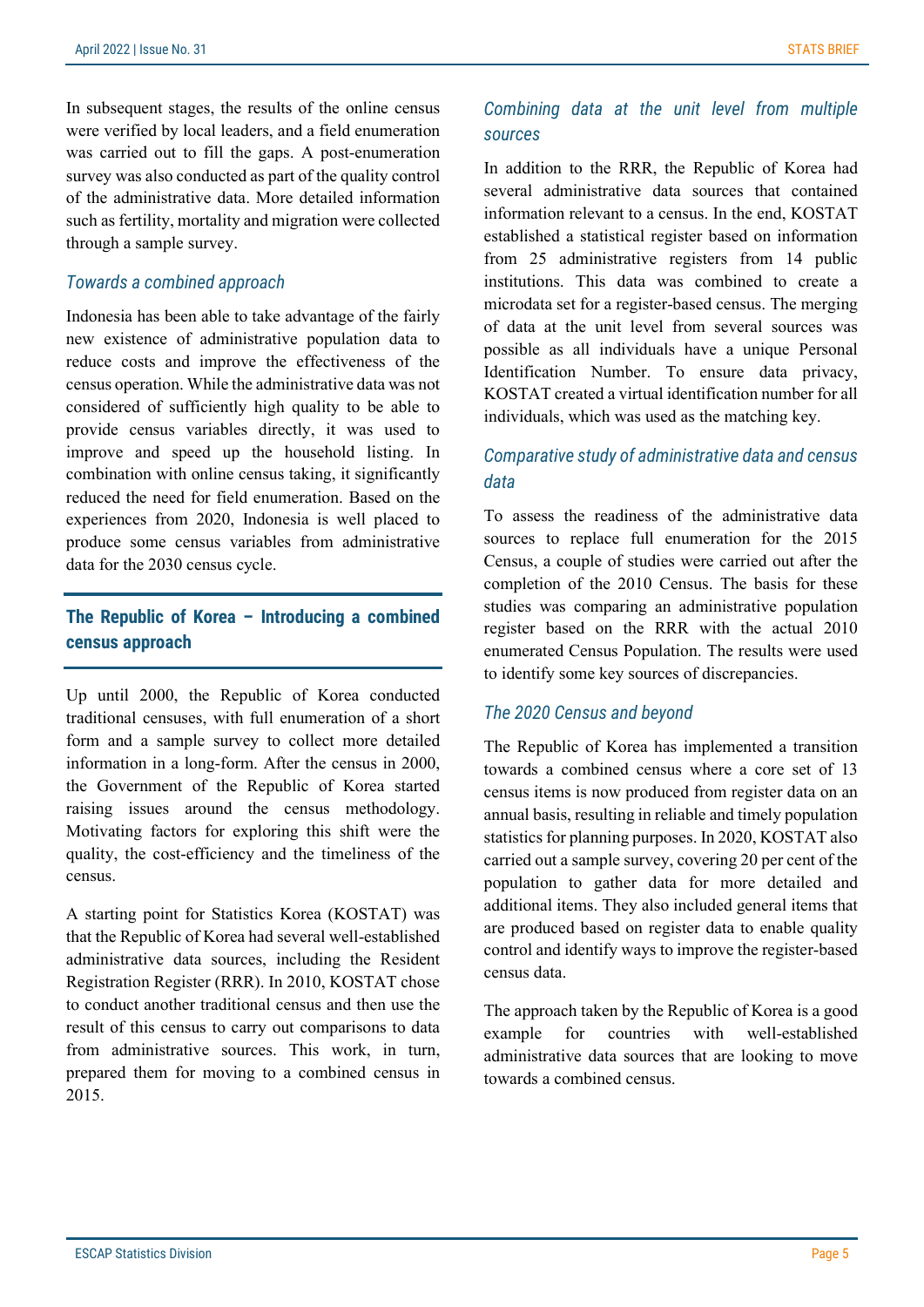# **Turkey – A planned transition towards a registerbased census**

The last traditional census in Turkey was carried out in 2000. Key motivating factors to explore the use of administrative data sources were the logistical challenges as well as the cost of carrying out a traditional census in such a large country.

In the early 2000s, the Turkish Ministry of Interior established the Central Civil Registration System. During this project all citizens were given a unique 11 digit identification number. Together with a newly established National Address Database (NAD) and a once-off full field enumeration to establish each individual's usual place of residence, this formed the basis for the Address Based Population Registration System (ABPRS). This population register was instrumental in enabling the Turkish Statistical Institute (TurkStat) to move away from full census enumeration.

# *The 2011 Census – Introducing the combined approach*

The 2011 Census was the first opportunity to use the newly established ABPRS for census operations. The system was able to produce approximately 20 per cent of the census variables directly from the register, the remaining 80 per cent had to be collected using a largescale sample survey. Full enumeration was thus not necessary anymore.

In addition to using register data from ABPRS to produce census variables, register data from NAD was also used to create the household listing and the enumeration areas for the field operations.

### *Expanding the use of register data for the 2021 Census*

In the years prior to the 2021 Census, several additional registers were either established or further developed in Turkey. To facilitate the use of these additional administrative sources for statistical purposes, TurkStat is developing the Population Characteristics Database. This database brings together data from several administrative sources which enables TurkStat to prepare an increasing number of census variables directly from registers. Key census information that can be produced from this database includes age, sex, nationality, disability, education, employment status, property, migration and family structure. The National identification number enables the combining of all data sources. TurkStat aims to produce approximately 70 per cent of the census variables for the 2021 Census from register data by integrating all these supplementary registers in the Population Characteristics Database with the ABPRS. For the remaining 30 per cent of census variables on building and dwellings characteristics, TurkStat has carried out an ad-hoc survey using Computer-Assisted Telephone Interviewing (CATI).

Prior to integration into the Population Characteristics Database, the quality of all administrative sources has been thoroughly assessed. The insights gained from quality checks will be fed back to the register owners to improve their data quality in the future. TurkStat thus plays an important and active role in improving and sometimes establishing new registers in Turkey.

#### *Register dominant census*

Turkey is an example of a country that is in the midst of a planned transition from a traditional census to a fully register-based census. Turkey still implements what TurkStat refers to as a "register dominant" combined census in 2021 but is likely to move towards a full register-based census in the next round. It is important to note that this is only possible due to the existence of several well-functioning registers within the Turkish government system.

# **Growing trend – Exploring the use of administrative data**

Australia, Indonesia, the Republic of Korea and Turkey are examples of countries that have, in various ways, introduced the use of administrative data to improve their censuses. Whereas Turkey and the Republic of Korea are producing significant parts of their census from administrative data alone, Australia is using administrative data in innovative ways to improve an essentially traditional census approach. Indonesia has explored the possibility of using its newly established Population Registration System to simplify the household listing phase, but without being able to produce census variables from it yet.